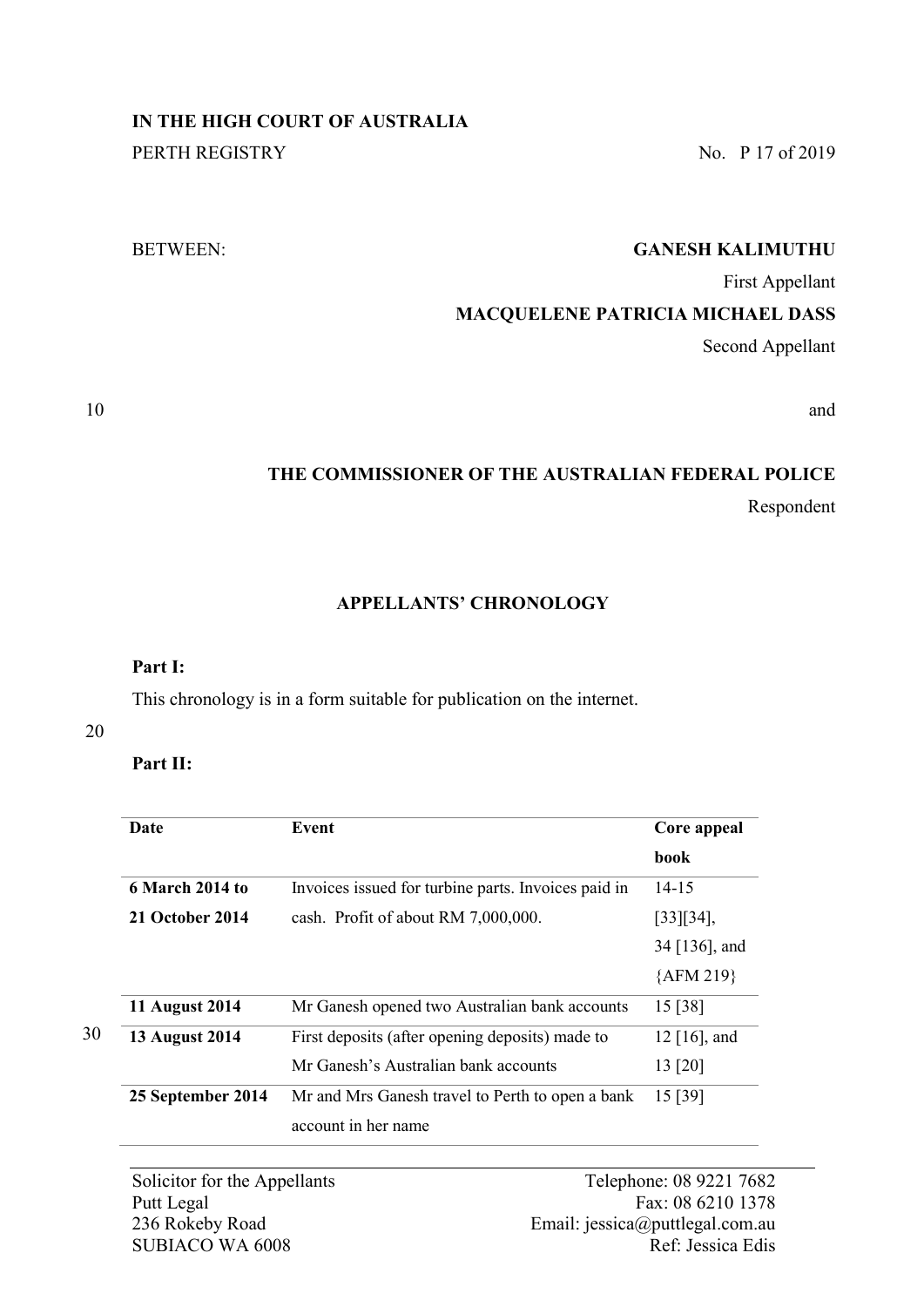| <b>20 October 2014</b> | Restraining order made by the Honourable Justice  | 8 [5]            |
|------------------------|---------------------------------------------------|------------------|
|                        | Allanson pursuant to s 19 of the Proceeds of      |                  |
|                        | Crime Act 2002 (Cth) (the Act) over the three     |                  |
|                        | Australian bank accounts in the appellants'       |                  |
|                        | names: Re application pursuant to s19 of the Act; |                  |
|                        | ex parte Commissioner of the AFP [2014] WASC      |                  |
|                        | 390                                               |                  |
| 3 November 2014        | Mr Ganesh, Mrs Ganesh and Mr Ramesh (the          | 23 [87]          |
|                        | brother of Mr Ganesh) voluntarily interviewed by  |                  |
|                        | the AFP                                           |                  |
| 12 December 2014       | Mr Ganesh voluntarily interviewed for a second    | 23 [88]          |
|                        | time by the AFP                                   |                  |
| 15 June 2016           | The appellants file an exclusion application      | 38.8             |
|                        | pursuant to ss 29 and 31 of the Act               |                  |
| 27 to 30 March         | Hearing of the exclusion application              | 5.19             |
| 2017                   |                                                   |                  |
| 19 April 2017          | Judgment delivered and orders made excluding      | 5.22             |
|                        | the entire property from the restraining order    |                  |
| 28 April 2017          | Commissioner of the AFP files his notice of       | 40               |
|                        | appeal with the Court of Appeal                   |                  |
| 9 February 2018        | Hearing of the Commissioner's appeal              | 46.23            |
| $22 - 23$ March 2018   | Hearing of the appeal in <i>Lordianto</i> v       | [2018]           |
|                        | Commissioner of the AFP (before the NSW Court     | <b>NSWCA 199</b> |
|                        | of Appeal)                                        |                  |
| 11 September 2018      | NSW Court of Appeal publishes its decision in     | [2018]           |
|                        | Lordianto                                         | <b>NSWCA 199</b> |
| 25 September 2018      | Supplementary submissions filed in the Court of   | 46.28            |
| to 9 October 2018      | Appeal addressing the NSW Court of Appeal         |                  |
|                        | decision in Lordianto                             |                  |
| <b>30 October 2018</b> | Court of Appeal publishes its decision upholding  | 46.30            |
|                        | the Commissioner's appeal                         |                  |
| 22 March 2019          | Special leave granted by Kiefel CJ and Bell J     | 208              |
|                        |                                                   |                  |